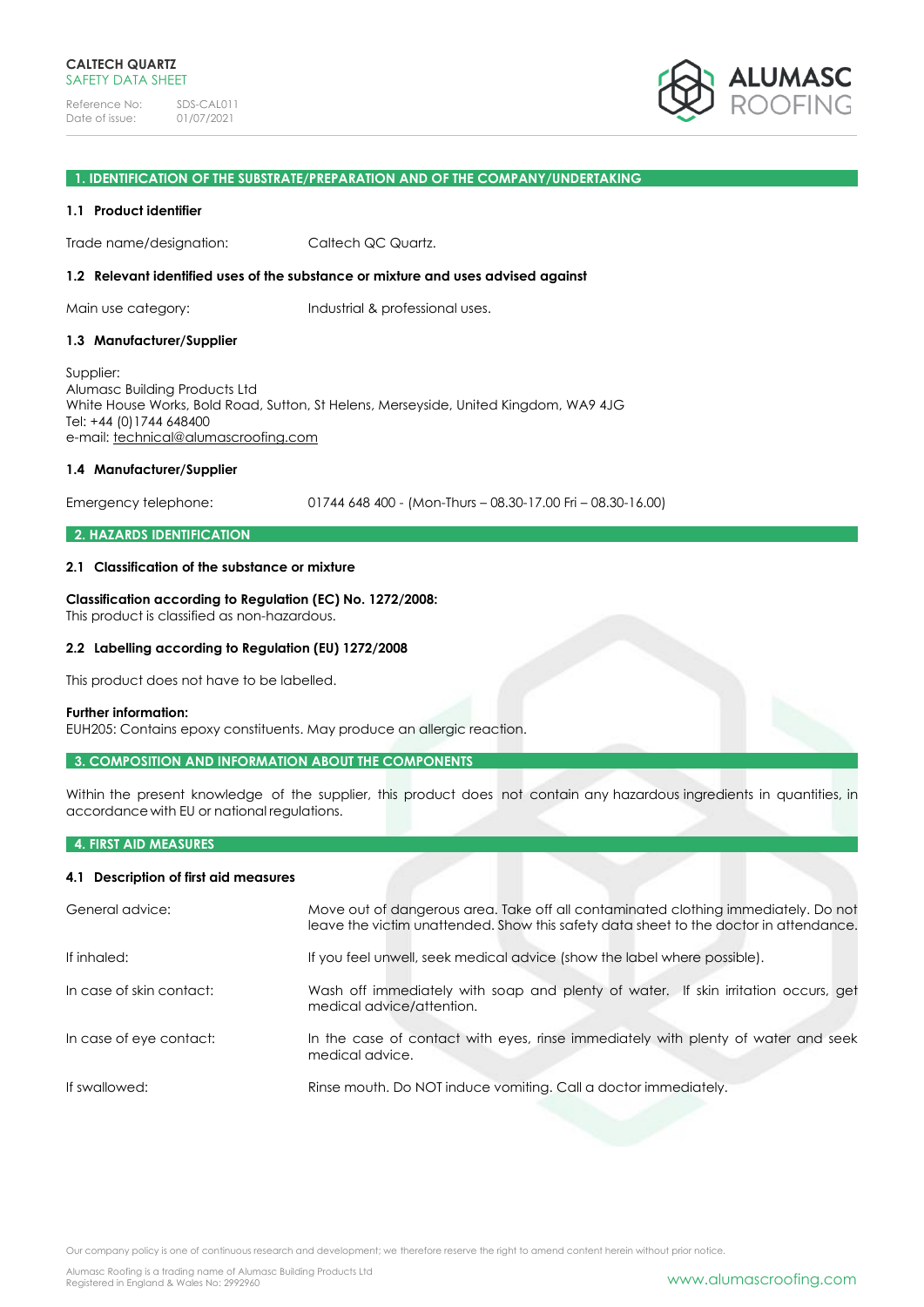

# **5. FIRE-FIGHTING MEASURES**

## **5.1 Extinguishing media**

## **Suitable extinguishing media:**

Carbon dioxide (CO2), Foam, Water spray, Dry powder.

#### **Unsuitable extinguishing media:**

High volume water jet.

## **5.2 Special hazards arising from the substance or mixture**

Hazardous decomposition products formed under fire conditions.

#### **5.3 Advice for fire-fighters**

In the event of fire, wearself-contained breathing apparatus. Fire residues and contaminated fire extinguishing water must be disposed of in accordance with local regulations. Do not allow run-off from fire-fighting to enter drains or water courses.

## **6. ACCIDENTAL RELEASE MEASURES**

## **6.1 Personal precautions, protective equipment and emergency procedures**

Avoid dust formation. Use personal protective equipment.

# **6.2 Environmental precautions**

Do not flush into surface water or sanitary sewer system.

## **6.3 Methods and materials for containment and cleaning up**

Avoid dust formation. Use mechanical handling equipment. Clean contaminated surface thoroughly. Dispose of in accordance with local regulations.

#### **6.4 Reference to other sections**

Disposal considerations see also Section 13.

# **6.5 Additional information**

Treat recovered material as described in the section "disposal considerations".

# **7. HANDLING AND STORAGE**

# **7.1 Precautions for safe handling**

Avoid dust formation. Wear personal protective equipment. Handle and open container with care. Avoid contact with skin and eyes.

Smoking, eating and drinking should be prohibited in the application area. For personal protection see Section 8. Observe label precautions.

# **7.2 Conditions for safe storage, including any incompatibilities**

Keep in properly labelled containers. Containers which are opened must be carefully resealed and kept upright to prevent leakage. Keep in a dry place. \*TRGS 510: 13.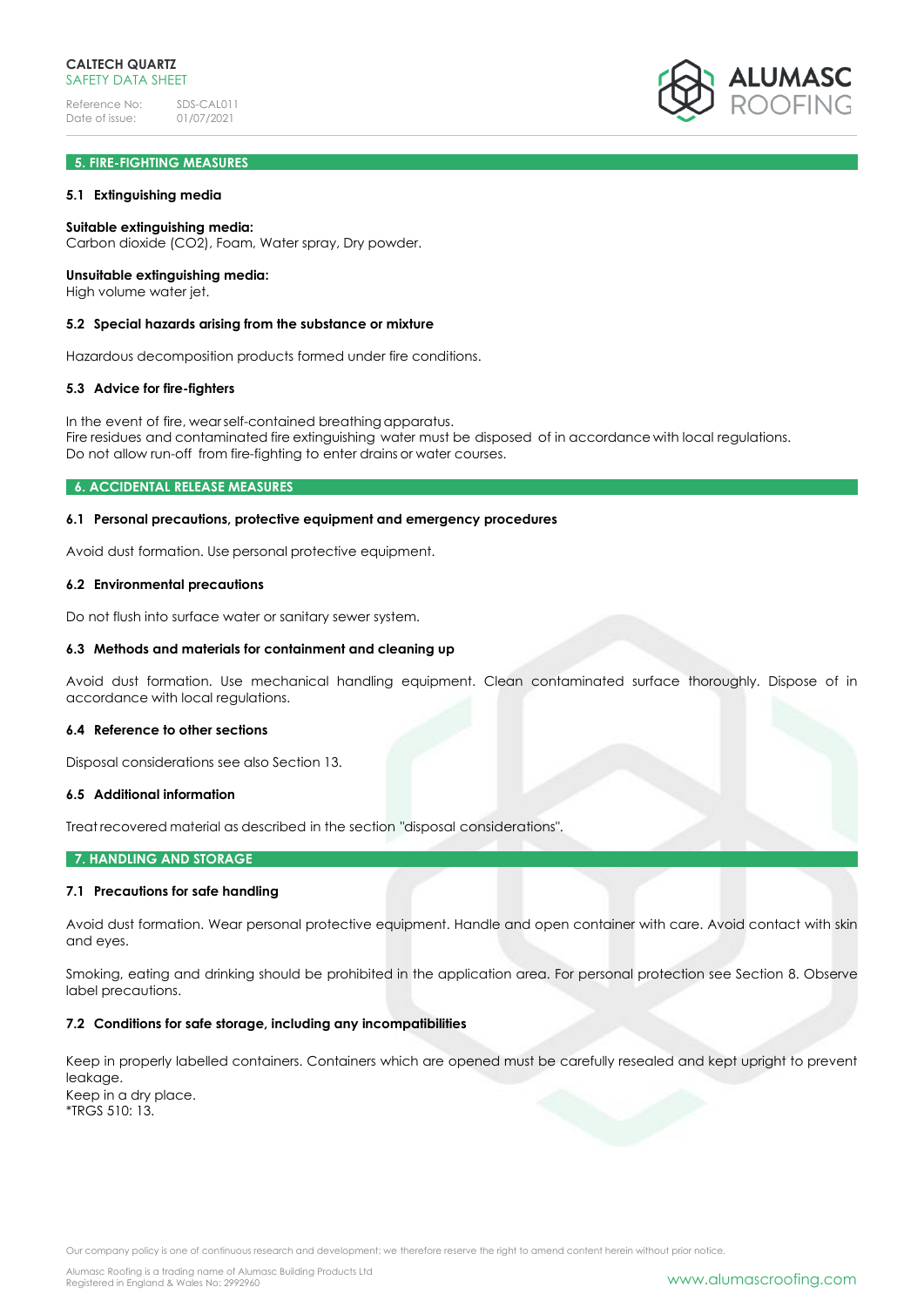

# **8. EXPOSURE CONTROLS/PERSONAL PROTECTION**

#### **8.1 Control parameters**

The product does not contain any relevant quantities of materials with critical values that have to be monitored at the workplace.

| 8.2 Exposure controls                      |                                                                                                                                                                                                                                                                                                                                             |  |
|--------------------------------------------|---------------------------------------------------------------------------------------------------------------------------------------------------------------------------------------------------------------------------------------------------------------------------------------------------------------------------------------------|--|
| Respiratory protection:                    | Use the indicated respiratory protection if the occupational exposure limit<br>is exceeded and/or in case of product release (dust). Half mask with a<br>particle filter P2 (EN 143).                                                                                                                                                       |  |
| Hand protection:                           | Protective gloves complying with EN 374. Please observe the instructions<br>regarding permeability and breakthrough time which are provided by<br>the supplier of the gloves. Also take into consideration the specific local<br>conditions under which the product is used, such as the danger of cuts,<br>abrasion, and the contact time. |  |
| Suitable material:<br>Unsuitable material: | Nitriles.<br>Woven fabric, leather gloves.                                                                                                                                                                                                                                                                                                  |  |
| Eye protection:                            | Tightly fitting safety goggles.                                                                                                                                                                                                                                                                                                             |  |
| Skin and body protection:                  | Wear suitable protective equipment. Long sleeved clothing.                                                                                                                                                                                                                                                                                  |  |
| General protective and hygiene measures:   | Do not breathe dust. Avoid contact with the skin and the eyes. Wash<br>hands before breaks and at the end of workday. Use protective skin<br>cream before handling the product. Keep away from food, drink and<br>animal feeding stuffs.                                                                                                    |  |
| Engineering measures:                      | Provide appropriate exhaust ventilation at machinery and at places<br>where dust can be generated.                                                                                                                                                                                                                                          |  |

# **9. PHYSICAL AND CHEMICAL PROPERTIES**

# **9.1 Information on basic physical and chemical properties**

| Physical state:                                       | Solid.                   |
|-------------------------------------------------------|--------------------------|
| Colour:                                               | Greyish whi              |
| Odour:                                                | Odourless.               |
| Odour threshold:                                      | Product spe              |
| pH:                                                   | $5-8.$                   |
| Concentration:                                        | 400 g/l susp             |
| Initial boiling point $[°C]$ & boiling range $[°C]$ : | Not applice              |
| Evaporation rate $[kg / (s*m2)]$ :                    | Not applice              |
| Explosion limits [Vol-%]:                             | Not applice              |
| Vapour pressure [kPa]:                                | Not applice              |
| Vapour density:                                       | Not applice              |
| Density $[q/cm3)$ :                                   | $0.65$ g/cm <sup>3</sup> |
| Partition coefficient n-octanol/water (log P O/W):    | Not determ               |
| Autoignition temperature [°C]:                        | Not determ               |
| Viscosity, dynamic [kg/(m*s)]:                        | Not applice              |
| Oxidising properties:                                 | Not determ               |
|                                                       |                          |

Greyish white. Odourless. Product specific.<br>5-8. 400 g/l suspension in water. Not applicable. Not applicable. Not applicable. Not applicable. Not applicable. Not determined. Not determined. Not applicable. Not determined.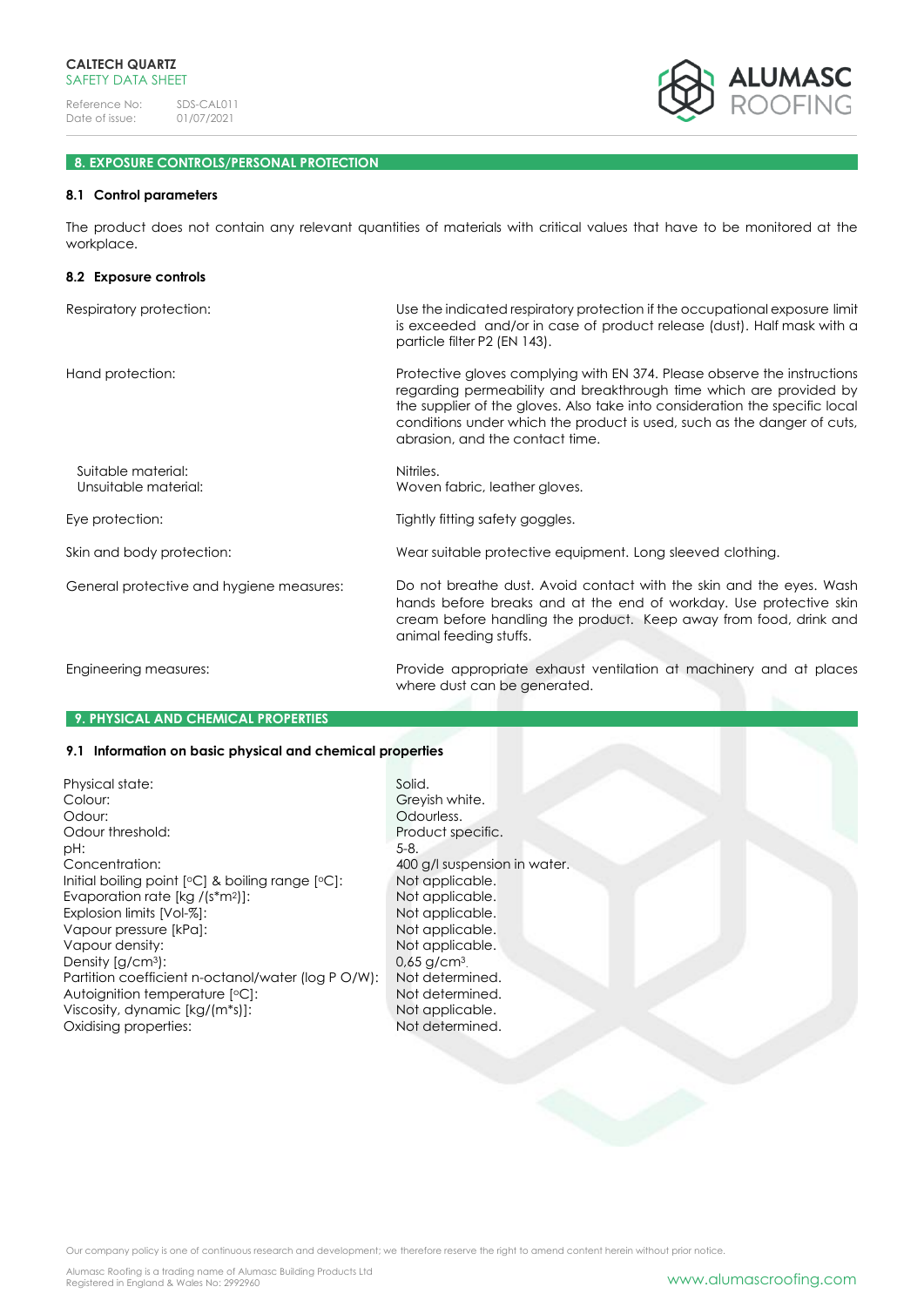# **10. STABILITY AND REACTIVITY**

**10.1 -**

**10.2-**

**10.3 -**

# **10.4 Conditions to avoid**

None under normal processing.

**11. TOXICOLOGICAL INFORMATION**

**11.1-**

# **11.2Additional information**

May cause sensitization by inhalation. No toxicology information is available.

**12. ECOLOGICAL INFORMATION**

**12.1-**

**12.2 -**

**12.3 -**

**12.4 -**

**12.5 -**

# **12.6 Other adverse effects**

No data available.

| <b>13. DISPOSAL CONSIDERATIONS</b> |                                                                                                                                                               |  |
|------------------------------------|---------------------------------------------------------------------------------------------------------------------------------------------------------------|--|
| 13.1 Waste treatment methods       |                                                                                                                                                               |  |
| Disposal considerations:           | According to the European Waste Catalogue, Waste Codes are not product specific,<br>but application specific. The following Waste Codes are only suggestions: |  |
| Waste Code:                        | 06 03 16 metallic oxides other than those mentioned in 06 03 15.                                                                                              |  |
| Uncleaned empty packaging:         | The return of packaging materials is regulated by the Interserop system.                                                                                      |  |

# **14. TRANSPORT INFORMATION**

|                                 | *Land transport ADR/RID | <b>*Marine transport IMDG</b> | <b>Air transport ICAO/IATA</b> |
|---------------------------------|-------------------------|-------------------------------|--------------------------------|
| 14.1 UN-No                      |                         |                               |                                |
| 14.2 Description of the goods   | Non dangerous goods     | Non dangerous goods           | Non dangerous goods            |
| 14.3 UN proper shipping name    |                         | Non dangerous goods           | Non dangerous goods            |
| 14.4 Transport hazard class(es) |                         |                               |                                |
| 14.5 Packaging group            |                         |                               |                                |

# **14.6 Special precautions for user**

No special measures are required.

# **14.7 Transport in bulk according to Annex II of MARPOL73/78 and the IBC Code**

Not relevant.